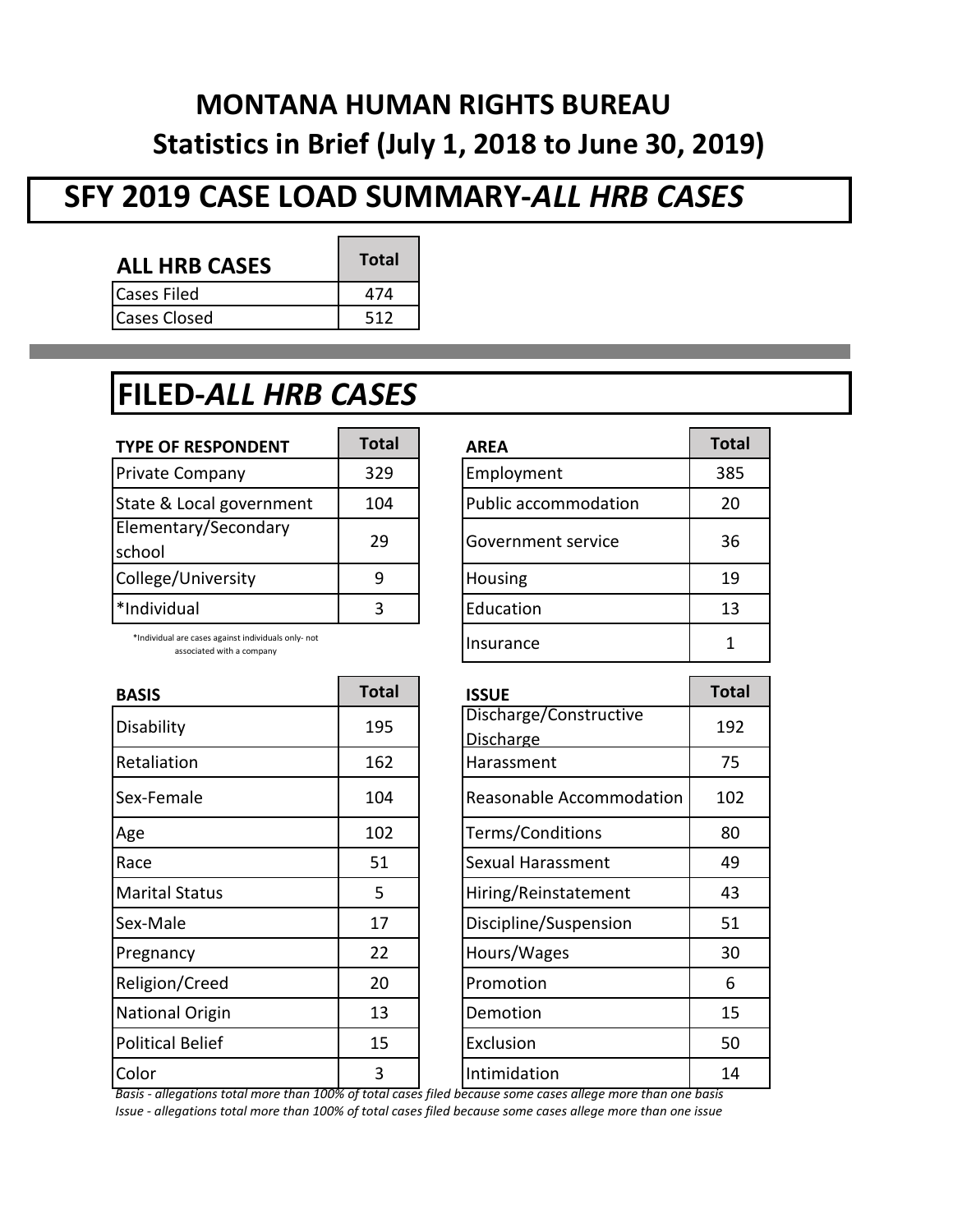# **CLOSED/FINDING -** *ALL HRB CASES*

| <b>TYPE OF CLOSURE</b>                           | <b>Total</b> | *REASONABLE CAUSE (49)                    | <b>Total</b> |
|--------------------------------------------------|--------------|-------------------------------------------|--------------|
| No Reasonable Cause                              | 342          | <b>Cases Certified for Hearings</b>       | 35           |
| Reasonable Cause                                 | 49           | <b>Successful Conciliation</b>            | 22           |
| <b>Voluntary Resolution</b><br>Agreement         | 55           | <b>Hearings Discrimination</b><br>Finding | 12           |
| Withdrawal with benefits-<br><b>HRB</b> assisted | 14           | <b>Hearings Dismissal</b>                 | 32           |
| Withdrawal - no benefits                         | 52           | Still in Admin. Process                   | 27           |

| *REASONABLE CAUSE (49)                    | <b>Total</b> |
|-------------------------------------------|--------------|
| <b>Cases Certified for Hearings</b>       | 35           |
| <b>Successful Conciliation</b>            | 22           |
| <b>Hearings Discrimination</b><br>Finding | 12           |
| <b>Hearings Dismissal</b>                 | 32           |
| Still in Admin. Process                   |              |

**CASES CLOSED -** includes all Predetermination Closures, No Reasonable Cause Finding,

Reasonable Cause Finding; Voluntary Resolution Agreement, Withdrawal with and without benefits.

\***Reasonable Cause Closures** - are statistics of case closures after the admin process has been completed

from a "cause" finding investigation.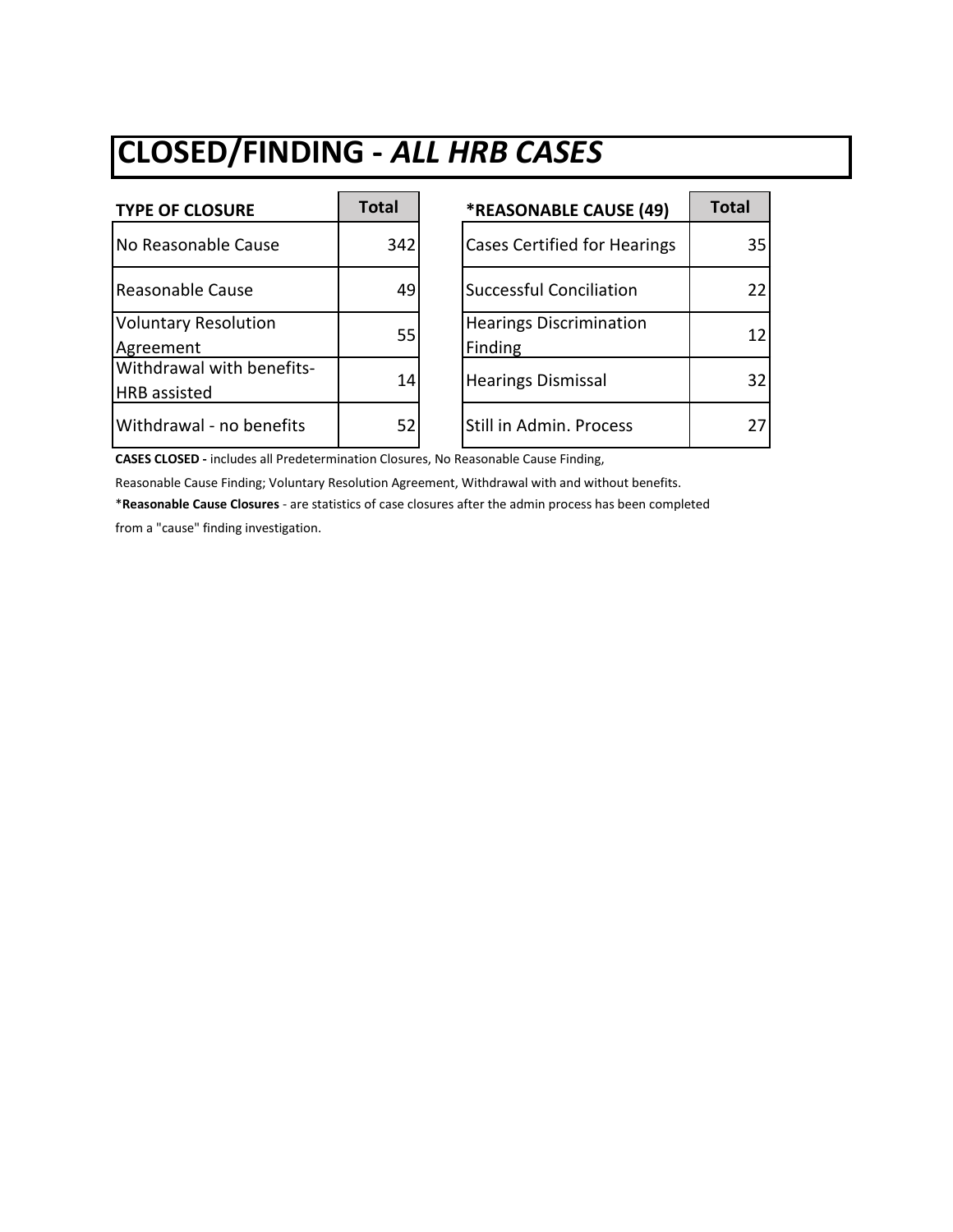### **SFY 2019 CASE LOAD SUMMARY-***EMPLOYMENT ONLY*

| <b>EMPLOYMENT</b>  | <b>Total</b> |
|--------------------|--------------|
| <b>Cases Filed</b> | 385          |
| lCases Closed      | 477          |

#### **FILED-***EMPLOYMENT ONLY*

| <b>TYPE OF RESPONDENT</b>      | <b>Total</b> | <b>AREA</b> | <b>Total</b> |
|--------------------------------|--------------|-------------|--------------|
| <b>Private Company</b>         | 291          | Employment  | 385          |
| State & Local government       | 66           |             |              |
| Elementary/Secondary<br>school | 20           |             |              |
| College/University             | 8            |             |              |

| <b>BASIS</b>            | <b>Total</b>   | <b>ISSUE</b>                               | <b>Total</b> |
|-------------------------|----------------|--------------------------------------------|--------------|
| Disability              | 149            | Discharge/Constructive<br><b>Discharge</b> | 192          |
| Retaliation             | 143            | Harassment                                 | 55           |
| Sex-Female              | 97             | Reasonable Accommodation                   | 70           |
| Age                     | 83             | Terms/Conditions                           | 64           |
| Race                    | 34             | Sexual Harassment                          | 47           |
| <b>Marital Status</b>   | 5              | Hiring/Reinstatement                       | 43           |
| Sex-Male                | 12             | Discipline/Suspension                      | 51           |
| Pregnancy               | 22             | Hours/Wages                                | 30           |
| Religion/Creed          | 4              | Promotion                                  | 6            |
| <b>National Origin</b>  | 8              | Demotion                                   | 15           |
| <b>Political Belief</b> | 15             | Exclusion                                  | 11           |
| Color                   | $\overline{2}$ | Intimidation                               | 9            |

| <b>AREA</b> | <b>Total</b> |
|-------------|--------------|
| Employment  | 385          |

| <b>ISSUE</b>                               | <b>Total</b> |
|--------------------------------------------|--------------|
| Discharge/Constructive<br><b>Discharge</b> | 192          |
| Harassment                                 | 55           |
| Reasonable Accommodation                   | 70           |
| Terms/Conditions                           | 64           |
| <b>Sexual Harassment</b>                   | 47           |
| Hiring/Reinstatement                       | 43           |
| Discipline/Suspension                      | 51           |
| Hours/Wages                                | 30           |
| Promotion                                  | 6            |
| Demotion                                   | 15           |
| Exclusion                                  | 11           |
| Intimidation                               | q            |

*Basis - allegations total more than 100% of total cases filed because some cases allege more than one basis*